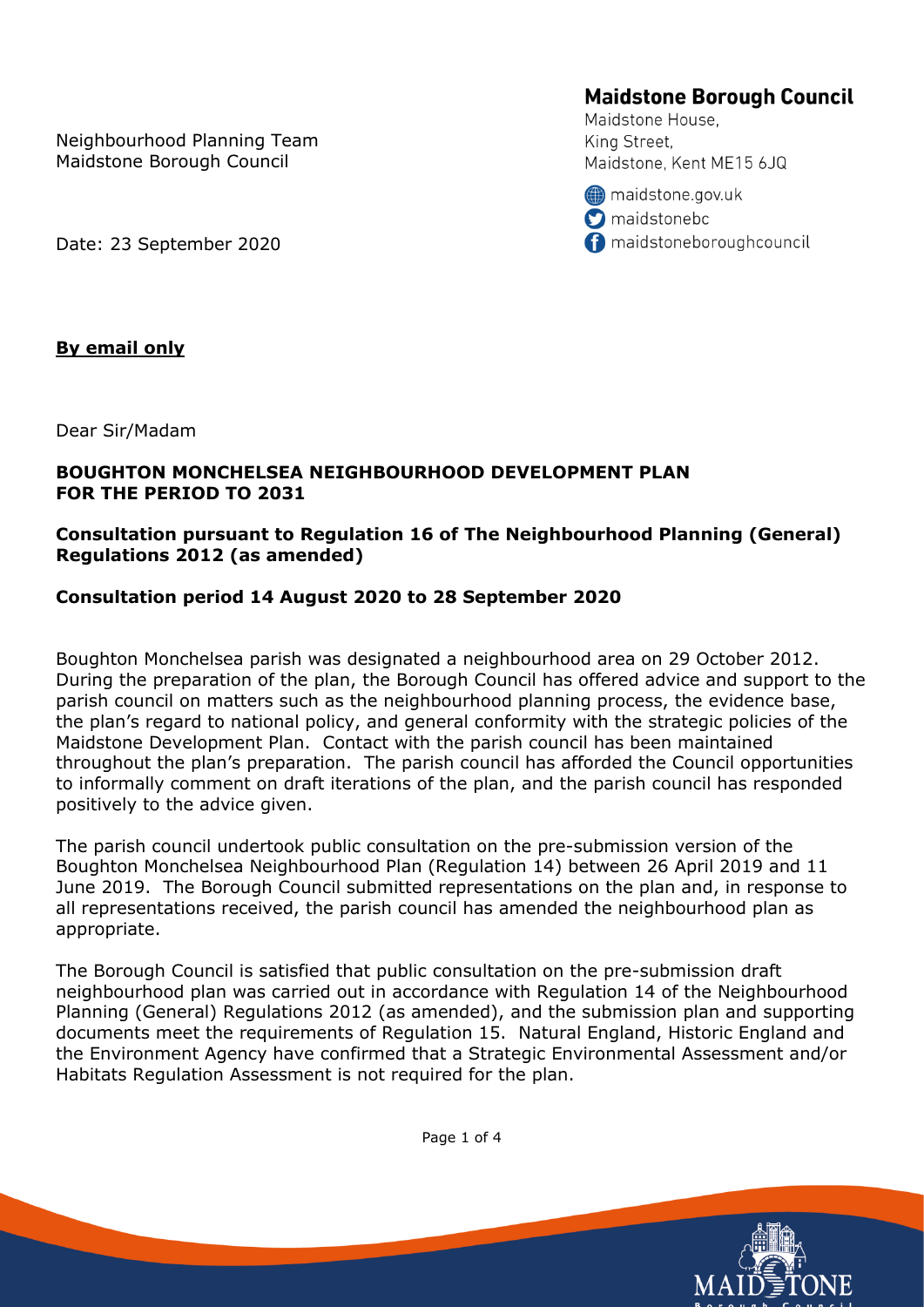Public consultation (Regulation 16) on the Boughton Monchelsea Neighbourhood Plan, facilitated by Maidstone Borough Council, commenced on 14 August and closes on 28 September 2020.

The Boughton Monchelsea Neighbourhood Plan was considered by the Council's Strategic Planning and Infrastructure Committee on 22 September 2020 when support for the plan, subject to the resolution of matters raised in the Council's representation, was confirmed.

The neighbourhood plan is clear and well written and, with one exception, its policies conform to the strategic policies of the Maidstone Borough Local Plan 2017. Neighbourhood plan policies PWP4(B)(ii): Provision for new housing development; RH2: Affordable housing – local priority; and RH3(c): Redevelopment and/or remodelling of existing affordable housing provision, refer to the occupation of affordable housing being prioritised for applicants with a local connection. Strategic policy SP20 of the Maidstone Borough Local Plan seeks the provision of affordable housing as a percentage of market housing schemes to meet a borough-wide need. The criteria for the occupation of affordable housing provided under this policy is set by the Borough Council, and does not prioritise occupation for people with a proven local connection. Non-strategic policy DM13 of the Local Plan brings forward affordable local needs housing on rural exception sites, and people with a local connection are prioritised for the occupation of these homes. Policies RH2 and RH3(c) of the neighbourhood plan are not rural exception site policies. Definitions for 'affordable housing' and 'rural exception sites' are clearly set out in the glossary of the NPPF.

This point was raised by the Council in its representation on the neighbourhood plan at Regulation 14 stage consultation. In its Consultation Statement, the parish council has responded:

"*Noted. It is understood that MBC does not currently prioritise people with local connections. However this was an important issue in community engagement, and it was felt that people*  with local connections should have the opportunity to occupy affordable housing in the parish, *and contribute to the sustainability of the local community by being able to live where they have a positive connection, while not debarring others from moving into the parish. The policies apply "outside the Maidstone Urban Area" which means that they do not apply to the*  largest housing sites in the parish, but do apply in the more rural part of the parish where *facilities are more limited. The Neighbourhood Plan has to "generally conform" to MBC strategic policies, and this is felt to be an appropriately balanced approach. No change*."

Despite being an important issue for the community, the approach is not considered to be in general conformity with the strategic policies of the adopted local plan, and the Council has exclusive rights to nominate suitable households in housing need in accordance with its Allocations Scheme. Affordable housing for occupants with a local connection can be provided on rural exception sites (either through sites allocated in local plans or neighbourhood plans, or through the planning application process). The reality of the situation is that those who are on the Council's Housing Register who might have a local connection to Boughton Monchelsea, would have the opportunity to bid on any affordable properties that are advertised in their particular band and bed-need.

Without modification, the Council believes that the Boughton Monchelsea Neighbourhood Plan fails to meet the basic conditions for neighbourhood plans with regard to conformity to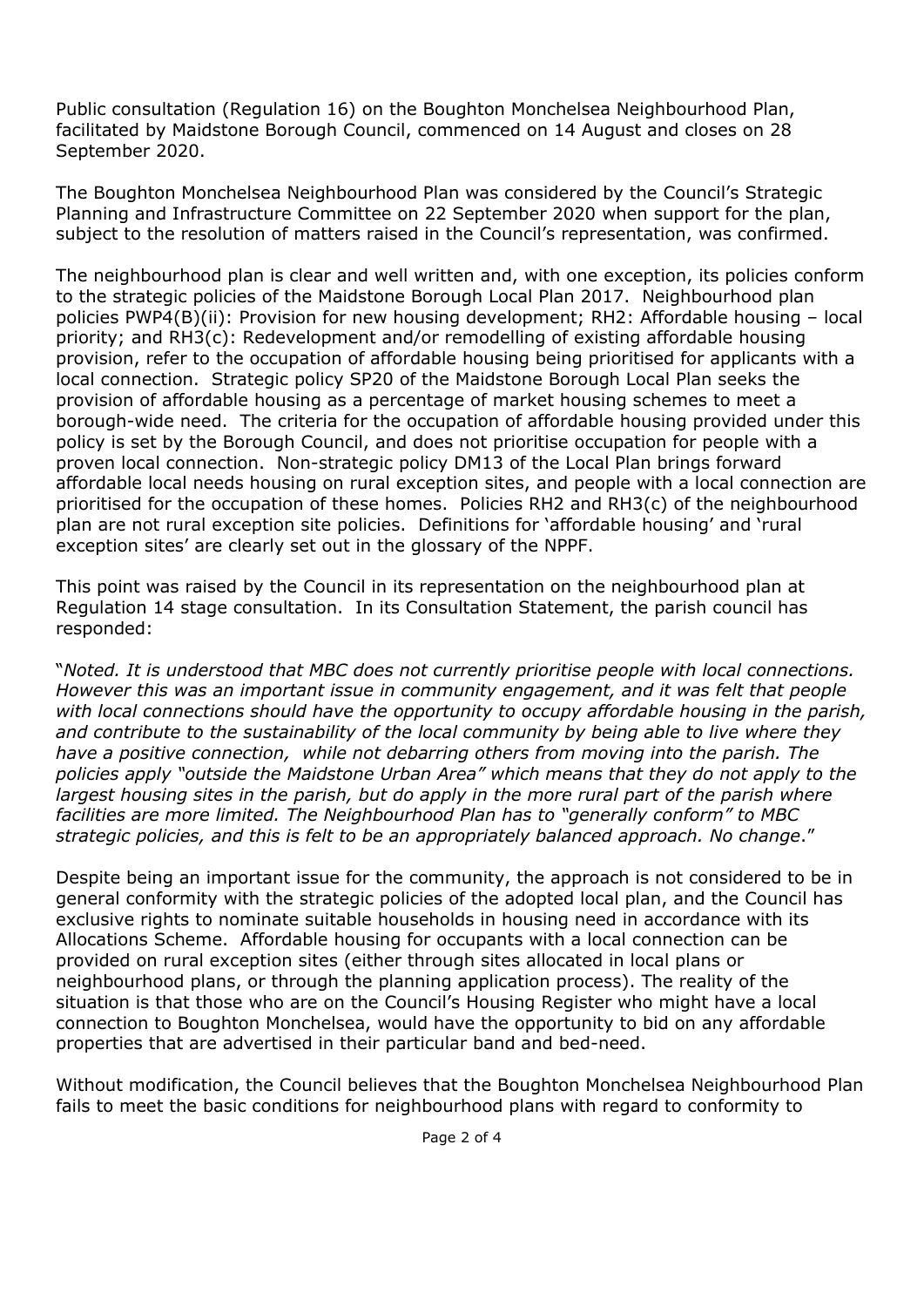adopted Maidstone Borough Local Plan strategic policy SP20. There is also a matter of consistency with other neighbourhood plans in the borough, whereby parish councils have removed affordable housing policies seeking a local connection from their plans (prior to submission) in order to meet the basic conditions at examination.

Consequently, this representation seeks a modification to the neighbourhood plan, to delete references to prioritising affordable housing for people with a local connection to Boughton Monchelsea parish. Other representations listed below seek greater clarity or correction.

| Page<br>no.      | <b>Paragraph/Policy</b><br>no.                                                                                                                                                                                    | <b>Representations</b>                                                                                                                                                                                                                                                                                                                                                                                                                                                                                                                            |
|------------------|-------------------------------------------------------------------------------------------------------------------------------------------------------------------------------------------------------------------|---------------------------------------------------------------------------------------------------------------------------------------------------------------------------------------------------------------------------------------------------------------------------------------------------------------------------------------------------------------------------------------------------------------------------------------------------------------------------------------------------------------------------------------------------|
| 30               | Map 9 Local<br>Landscape<br>Designations                                                                                                                                                                          | Amendment: Under Section 4.5, paragraph 2 (page 29), reference<br>is made to the Local Plan designations for the Greensand Ridge and<br>Loose Valley Landscapes of Local Value being shown on Map 9.<br>These have not been included on Map 9.<br>It is also considered that Map 9 would be clearer if the 'existing LCA<br>classifications' were removed. These classifications can be accessed<br>in Maidstone's Landscape Character Assessment and, without the<br>supporting description, there is limited value in showing them on<br>Map 9. |
|                  |                                                                                                                                                                                                                   | Reason: Correction and for clarity.                                                                                                                                                                                                                                                                                                                                                                                                                                                                                                               |
| 33               | Map 10 Key Views                                                                                                                                                                                                  | Amendment: In its Regulation 14 consultation response, the<br>Council recommended that the direction of key views taken at the<br>viewpoints be included, and to cross-reference to photographs. The<br>Consultation Statement confirms that the map will be amended, but<br>this has not been updated. An alternative would be to include<br>photographs of all of the key views, rather than a selection.<br>Reason: For clarity.                                                                                                               |
| 38               | PWP2: Priority Local<br>Landscape                                                                                                                                                                                 | Amendment: "Development proposals in this area will not be<br>permitted supported unless "                                                                                                                                                                                                                                                                                                                                                                                                                                                        |
|                  |                                                                                                                                                                                                                   | Reason: The Borough Council is the responsible authority for<br>determining planning applications.                                                                                                                                                                                                                                                                                                                                                                                                                                                |
| 39,<br>50<br>&51 | $PWP4(B)(ii)$ :<br>Provision for new<br>housing development<br>RH2: Affordable<br>housing - local<br>priority<br>$RH3(c)$ :<br>Redevelopment<br>and/or remodelling of<br>existing affordable<br>housing provision | See main body of representation for background information.<br><b>Amendment:</b> Delete references in the neighbourhood plan to<br>prioritising the occupation of affordable housing for people with a<br>local connection.<br>Reason: To conform to the NPPF and strategic policy SP20 of the<br>Maidstone Borough Local Plan 2017.                                                                                                                                                                                                              |